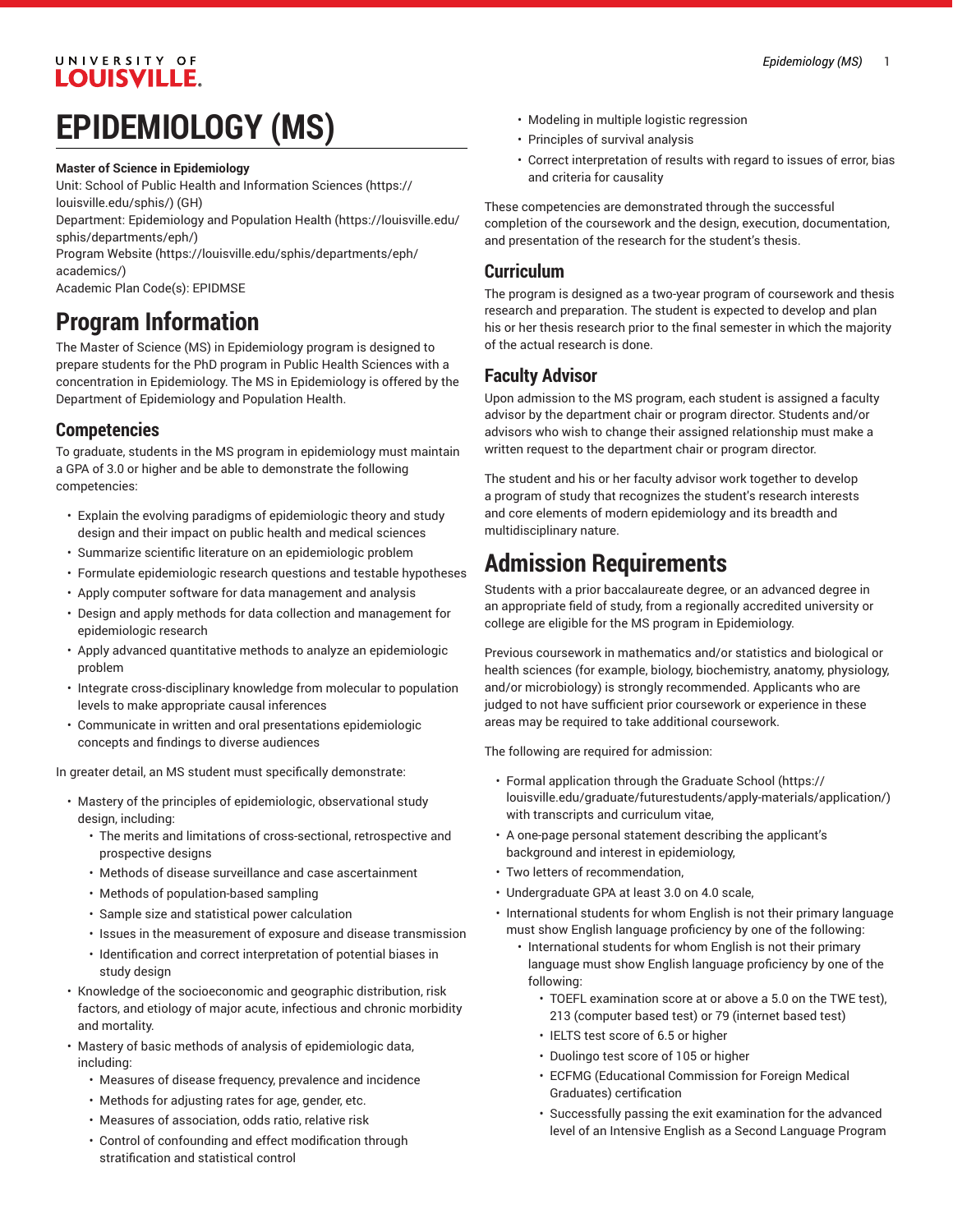### UNIVERSITY OF LOUISVILLE.

• Demonstration of a degree awarded from an institution with instruction primarily in English, as formally documented by an appropriate institutional official

#### **Application Deadline**

Fall semester - March 1 (International applicants); April 1 (Domestic applicants).

Spring semester - Applications are not accepted.

Summer semester – Applications are not accepted.

## **Program Requirements**

Degree requirements include required coursework in epidemiology, elective coursework in biostatistics and in public health sciences, and a thesis.

38 total credit hours:

- 20 credit hours of required coursework
- 12 credit hours of elective coursework
- 6 credit hours of thesis research

| Course                               | <b>Title</b>                                                                                | <b>Hours</b> |
|--------------------------------------|---------------------------------------------------------------------------------------------|--------------|
| Year 1                               |                                                                                             |              |
| Fall                                 |                                                                                             |              |
| <b>PHEP 621</b>                      | <b>Statistical Foundations for Epidemiology</b>                                             | 4            |
| <b>PHEP 622</b>                      | <b>Population Pathology</b>                                                                 | 3            |
| <b>PHEP 623</b>                      | <b>Theoretical Foundations of Epidemiology</b>                                              | 3            |
|                                      | <b>Hours</b>                                                                                | 10           |
| Spring                               |                                                                                             |              |
| Content Course Elective <sup>1</sup> |                                                                                             | 3            |
| Public Health Selective <sup>2</sup> |                                                                                             | 3            |
| PHEP 618                             | Epidemiologic Methods II                                                                    | 4            |
|                                      | <b>Hours</b>                                                                                | 10           |
| <b>Summer</b>                        |                                                                                             |              |
| <b>PHEP 666</b>                      | Master's Independent Study in Epidemiology and<br>Population Health (optional) <sup>3</sup> | $1-3$        |
|                                      | <b>Hours</b>                                                                                | 3            |
| Year <sub>2</sub>                    |                                                                                             |              |
| Fall                                 |                                                                                             |              |
| <b>PHEP 701</b>                      | Advanced Epidemiologic Methods                                                              | 3            |
| <b>PHEP 702</b>                      | Epidemiologic Research Management                                                           | 3            |
| Content Course Elective <sup>1</sup> |                                                                                             | 3            |
|                                      | <b>Hours</b>                                                                                | 9            |
| Spring                               |                                                                                             |              |
| Content Course elective <sup>1</sup> |                                                                                             | 3            |
| <b>PHEP 666</b>                      | Master's Independent Study in Epidemiology and<br>Population Health <sup>3</sup>            | $1 - 3$      |
|                                      | <b>Hours</b>                                                                                | 6            |
|                                      | <b>Minimum Total Hours</b>                                                                  | 38           |

- 1 PHEP-xxx *Content Course Electives* consist of courses specialized in either an exposure or disease category and offerings will vary from semester to semester based upon faculty workloads. In the MS program these courses will emphasize (*if not be restricted to*):
	- PHEP 607 Epidemiology of Cancer
	- PHEP 611 Nutritional Epidemiology
	- PHEP 613 Epidemiology of Aging and Disability
	- PHEP 615 Foundations of Global Maternal and Child Health
	- PHEP 620 Environmental and Occupational Epidemiology
	- PHEP 624 Methods in Reproductive and Perinatal Epidemiology
	- PHEP 625 Child Health & Development
	- PHEP 626 Introduction to Social Epidemiology
- 2 PHxx *Public Health Selective* may be a PHEP offering or an offering from another SPHIS department: students will have to rationalize their selection with respect to their program of study which must be approved by the Program Director.
- 3 PHEP 666 Master's Independent Study in Epidemiology and Population Health is an independent study course in which an MS student can *research and develop a thesis idea*. A total of six (6) credit hours of enrollment in PHEP 666 is required. Students may elect to take three (3) credit hours in the summer and three (3) credit hours in the Spring II semester, or take all six (6) credit hours in Spring II. Completing the course does not mean they have completed their thesis. Thesis completion follows the requirements laid out in the Student Handbook and is not achieved by a for-credit course.

### **Thesis**

The thesis is expected to be a scholarly achievement in research that demonstrates a thorough understanding of research techniques in epidemiology. It is expected to be original, professional quality, and worthy of publication, in whole or in part, in the peer-reviewed scientific literature.

### **Thesis Committee**

A thesis committee consists of three faculty members. The committee chair must be an active, full-time faculty member in the Department of Epidemiology and Population Health. At least one member must be from another department in SPHIS, another school or unit in the university, or outside of the university pending approval of graduate faculty status. In all cases, the majority of a committee must hold primary appointments in the department.

### **Thesis Proposal**

Students are required to submit a written proposal and make a formal oral presentation to their committee before embarking on thesis research. The proposal should include a brief, but comprehensive literature review supporting an acceptable research rationale, hypotheses and specific aims, a proposed study design, a preliminary outline of methods, a list of resources, and a tentative timetable. The committee will discuss with the student any revisions needed before the student can progress with their research.

### **Thesis Preparation**

The thesis is to be prepared in format and binding according to the guidelines [established](http://louisville.edu/graduate/current-students/thesis-dissertation-information/) by the Graduate School [\(http://louisville.edu/](http://louisville.edu/graduate/current-students/thesis-dissertation-information/) [graduate/current-students/thesis-dissertation-information/](http://louisville.edu/graduate/current-students/thesis-dissertation-information/)).